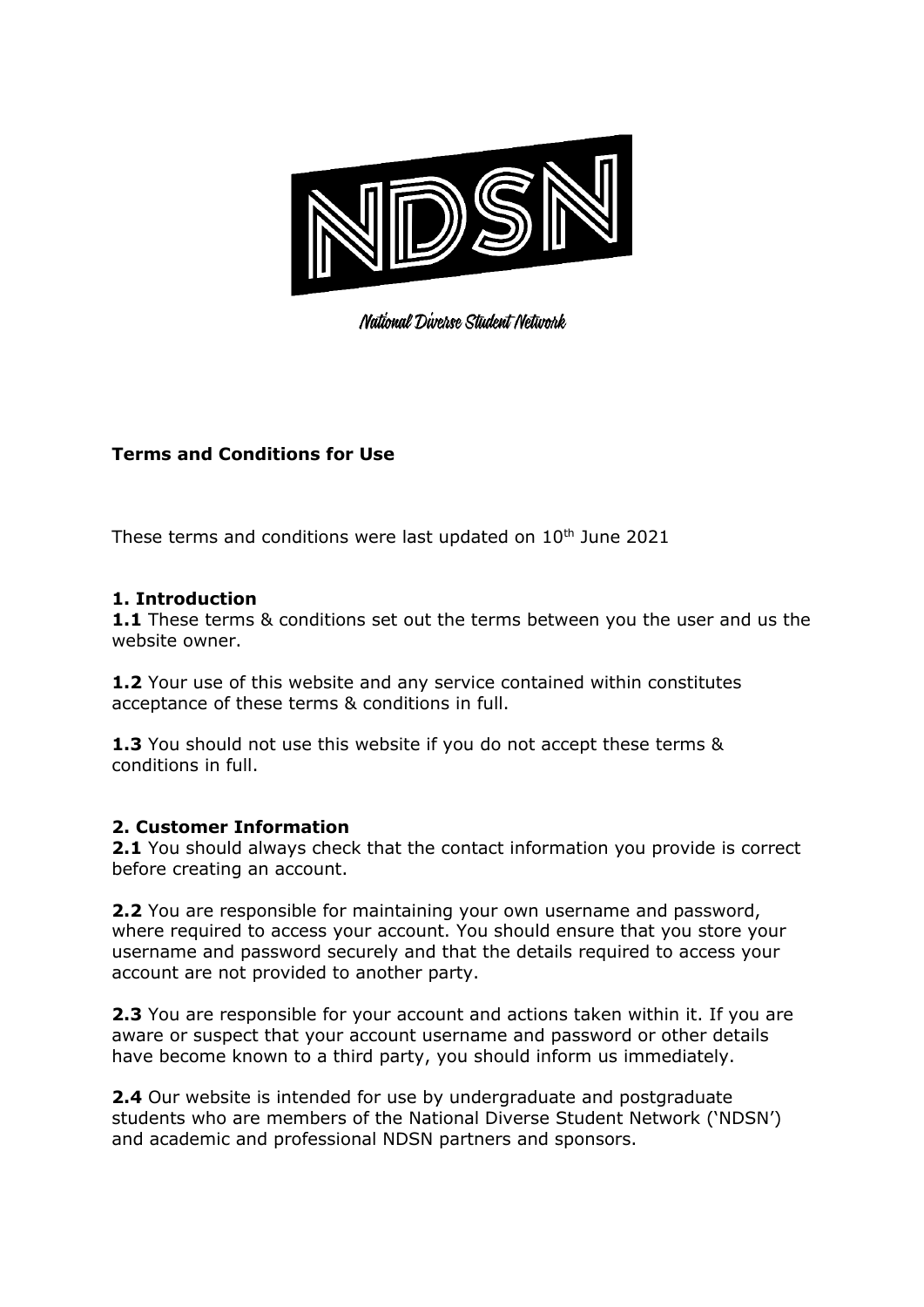**2.5** We reserve the right to restrict or remove your access to this website where you breach these terms and conditions. Such restriction or removal will take place without recourse or explanation to you where we solely deem it appropriate or necessary.

## **3. Privacy**

We take your privacy seriously. We are registered under and comply with the Data Protection Act 2018 and the General Data Protection Regulation (GDPR). For further details please see our Data Protection Privacy Policy.

## **4. Events outside our control**

We shall not be liable for delay or failure to perform any obligation under these terms & conditions if the delay or failure is caused by any circumstances beyond our reasonable control, including, but not limited to, acts of god, war, civil disorder or industrial dispute.

# **5. Licence**

**5.1** We grant you a licence to access the content, information and services contained within our website for personal use only.

**5.2** This licence allows you to download and cache (using your browser) individual pages from our website.

**5.3** This licence does not allow you to download and modify individual pages or substantial parts of our website nor to make our website available via an intranet, where our website or a substantial part of it is hosted locally on the intranet in question.

**5.4** Our website design, layout, content or text cannot be copied, edited or otherwise manipulated without our express prior written permission.

**5.5** Our website cannot be placed within the frameset of another site.

**5.6** Third parties are not allowed to "deep link" to pages within our website, without our express prior written permission. All links (unless expressly permitted by us) should be to the main index page of our website. Furthermore, the content of such links, whether graphic or text should not be misleading, false, derogatory or in any other way offensive.

**5.7** The restriction on "deep linking" does not apply to affiliate partners or other partners who wish to send users directly to a particular section or page.

# **6. Copyright**

**6.1** All content, databases, graphics, buttons, icons, logos, layouts and look & feel are our copyright, unless expressly acknowledged as otherwise.

**6.2** The data mining, extraction or utilisation of product information from our website is not permitted without our express prior written permission.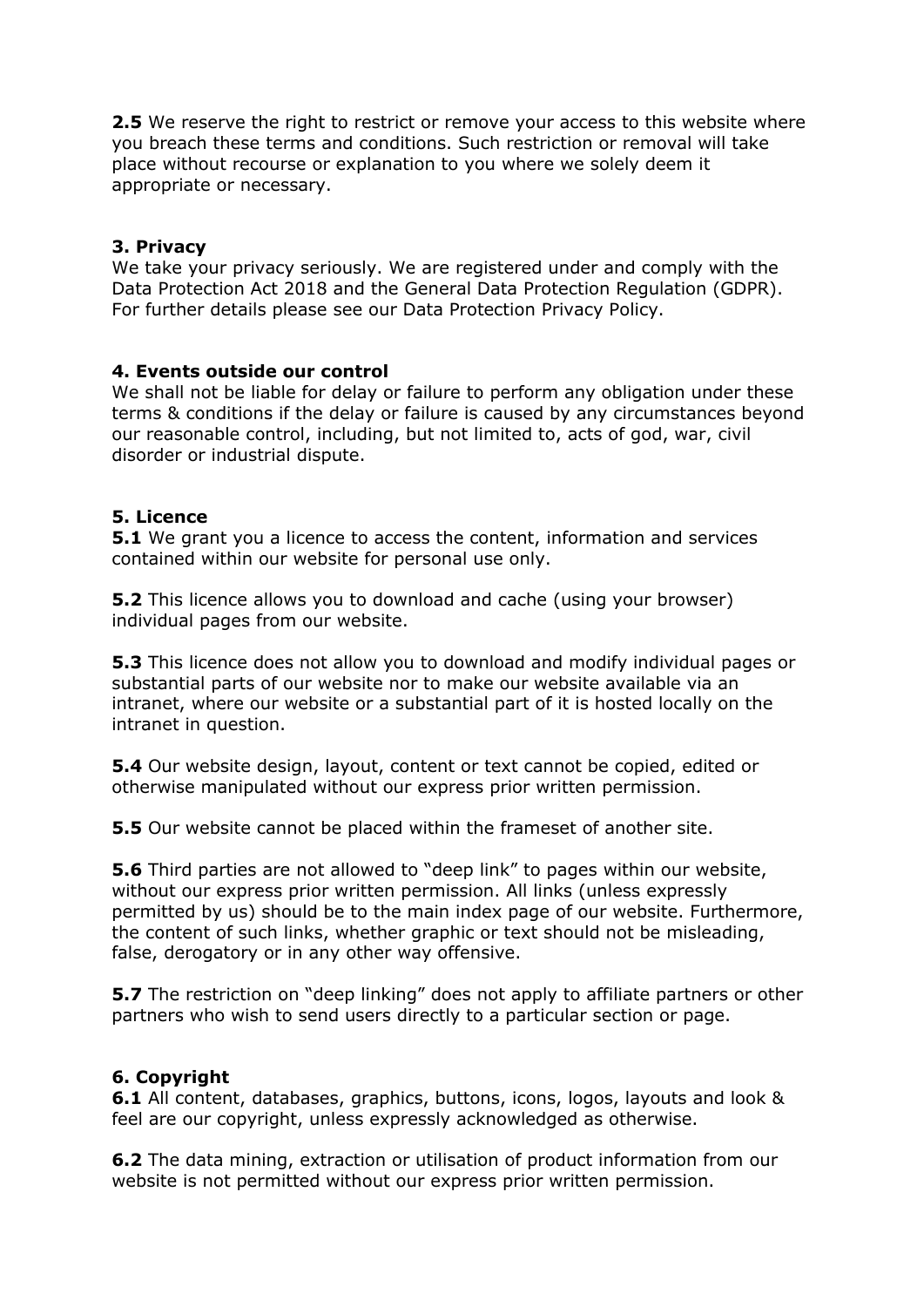# **7. User Generated Content**

**7.1** Where the facility exists you may provide reviews or public feedback on the website, also known as user-generated content.

**7.2** Where the facility exists such user-generated content can be provided in different formats and mediums; text, audio, video and still photographs.

**7.3** As part of providing this content to us you agree to grant us a worldwide, irrevocable, non-exclusive and royalty-free license to use, distribute, edit, translate and repurpose such content, as we require, including sub-licensing to other parties.

**7.4** Such content shall not infringe the intellectual property rights of any other party. Furthermore the content shall not be illegal or capable of breaching the laws of any jurisdiction in which it may be displayed.

**7.5** We reserve the right to remove any content, which breaches or risks breaching these terms and conditions.

**7.6** However, we shall not assume any responsibility for auditing or monitoring any user generated content.

**7.7** Any complaints about such content by rights holders or any user or visitor to our website should be directed to us using our contact details listed at the end of these terms and conditions.

# **8. Limitations and Exclusions of Liability**

**8.1** Where content and information are provided on the website without charge, we exclude all liability for such content and information.

**8.2** All business losses (including, but not limited to) loss of profits, income, revenue, damage to goodwill, loss of other commercial contracts, other commercial opportunities are all excluded.

**8.3** All indirect, consequential or special losses or damage are all excluded.

**8.4** All other losses or damages not reasonably foreseeable at the time of the contract between you and us are also excluded.

**8.5** All losses relating to the loss or corruption of data, databases, systems, software or hardware are all excluded.

**8.6** These terms and conditions do not exclude or limit liability for death or personal injury caused by you or us.

**8.7** These terms and conditions do not exclude or limit liability for fraud or fraudulent misrepresentation caused by you or us.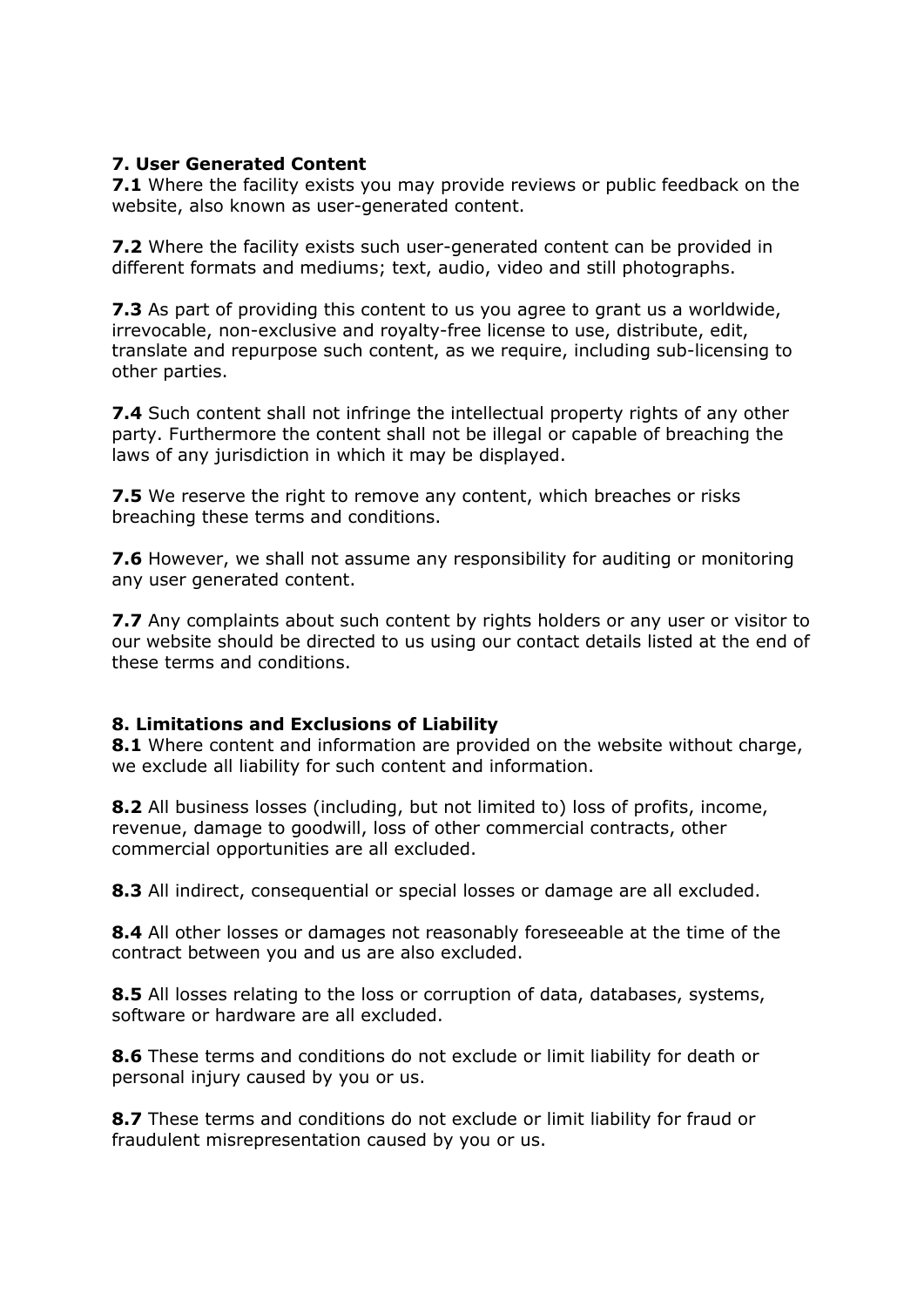**8.8** These terms and conditions do not exclude or limit liability where this conflicts with the applicable law for this jurisdiction.

## **9. Indemnity**

By your use of our website you hereby indemnify us and undertake to keep us indemnified at all times now and in the future against all possible claims relating to any breach of these terms and conditions by you. Such indemnities to include, (but not be limited to) all costs legal and otherwise, all other expenses, damages or settlements arising from your breach of these terms and conditions.

## **10. Variation**

We reserve the right to vary these terms & conditions at any time, without giving notice to you. Such varied terms and conditions shall automatically apply to the use of our website from the date of publication on our website.

## **11. Assignment**

We reserve the right to assign our rights and also our obligations under these terms and conditions, without giving notice to you. This right of assignment shall only apply to us and shall not apply to you in any way.

## **12. Severability**

The paragraphs, sub-paragraphs and clauses of these Terms & Conditions shall be read and construed independently of each other. Should any part of these Terms & Conditions or paragraphs, sub-paragraphs or clauses be found invalid it shall not affect the remaining paragraphs, sub-paragraphs and clauses.

#### **13. Waiver**

Failure by us to enforce any accrued rights under these terms & conditions is not to be taken as or deemed to be a waiver of those rights by us unless we acknowledge the waiver in writing.

#### **14. Third Parties**

These terms and conditions are between you and us. They do not apply to, nor benefit any third party and are not reliant on any third party.

# **15. Entire Terms & Conditions**

These terms & conditions set out the entire agreement and understanding between you and us.

# **16. The Consumer Rights Act 2015**

These Terms & Conditions are specifically written in accordance with the Consumer Rights Act 2015. Should these Terms & Conditions conflict with the Act, the Consumer Rights Act 2015 shall prevail and apply.